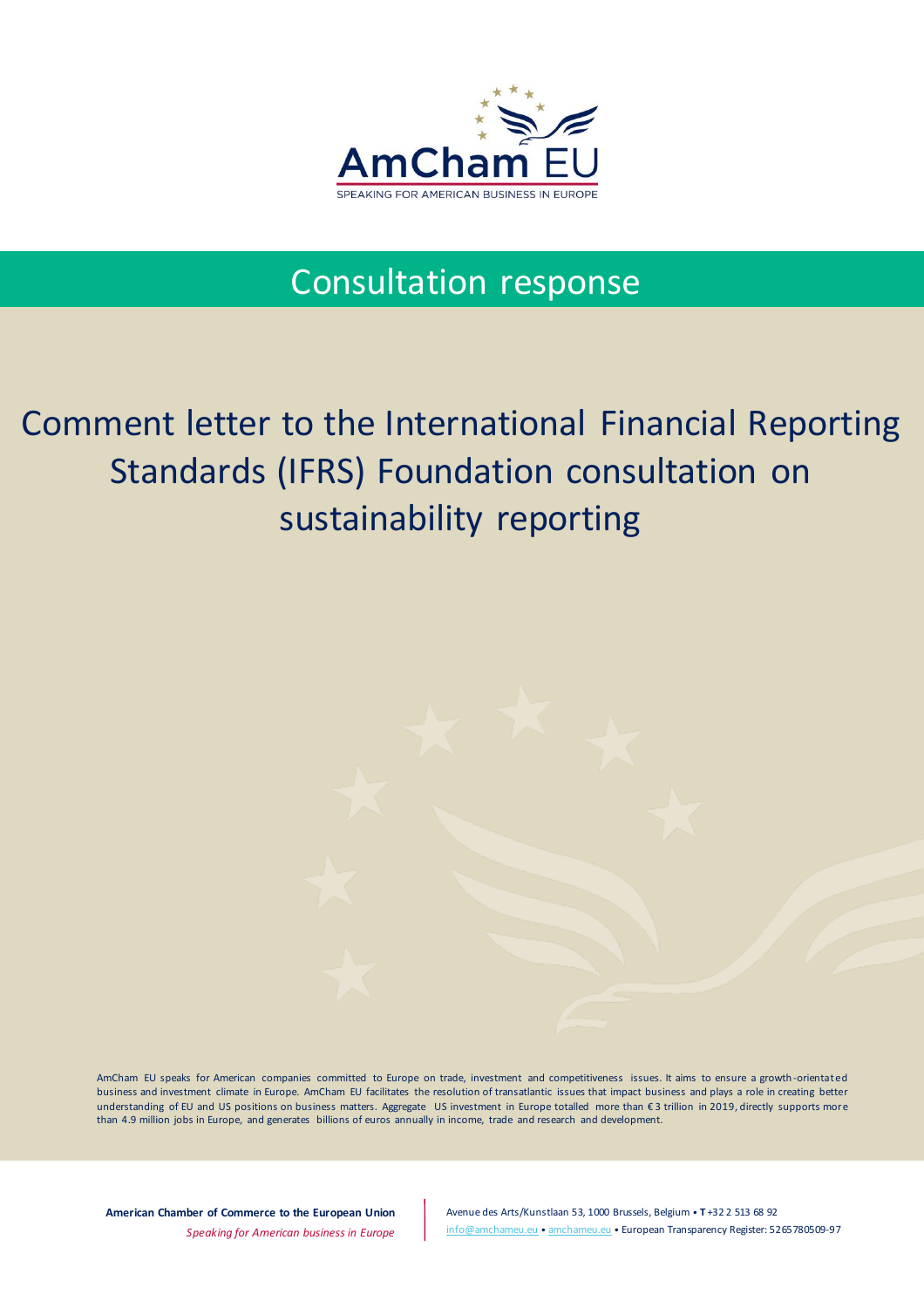## Comment letter to the IFRS Foundation consultation on sustainability reporting

The American Chamber of Commerce to the EU's Sustainable Finance Task Force would like to make the following comments to the IFRS Foundation's Consultation on Sustainability Reporting:

AmCham EU's Sustainable Finance Task Force approach to sustainable finance is rooted in three principles: **regulatory certainty** and economic stability to enable sustainable growth, an **evidence-based and data driven approach** to policy which includes stakeholders from industry and civil society, and **international openness**to ensure Europe continues to be able to access investment from around the world.

We therefore welcome the initiative of the IFRS Foundation to improve the consistency and comparability of sustainability reporting. We recognize the benefits that such a project could have in terms of reducing global fragmentation in this space. We believe that international cooperation and greater consistency in sustainability reporting standards would help financial markets to better integrate sustainability risks and opportunities.

We do believe that market demands will continue to evolve and enhance the comparability of disclosure. However, a global set of sustainability-reporting standards through the creation of a Sustainability Standards Board (SSB) has the potential to provide more comparable and accessible corporate disclosure on sustainability, reduce administrative burdens, and deliver more decision useful information.

It will be important to work with all jurisdictions especially those that are developing or have developed existing frameworks on sustainability reporting. This engagement is particularly critical where discussions are at a more mature stage, such as with the upcoming review of the EU's Non-Financial Reporting Directive (NFRD).

While the complexity of existing frameworks should be reduced as a result of this initiative, we believe that existing sustainability frameworks and standards provide a useful foundation for this ini tiative. We would therefore support alignment of any SSB to frameworks that have already been adopted by the market, such as the Task Force on Climate-Related Financial Disclosure (TCFD), the Sustainability Accounting Standards Board (SASB) and the Global Reporting Initiative (GRI). In this context, we support the proposed approach for the SSB to focus on climate-related reporting in the first instance, which could then be expanded to include additional ESG factors as part of a gradualist approach. This approach would help to increase the effectiveness and impact of international convergence, whilst avoiding duplication.

In addition, we understand the proposal to take a gradualist approach to the question of materiality while recognizing the need to take account of evolving approaches to this issue in certain jurisdictions, notably in Europe. However, we invite the IFRS Foundation to explore commonalities and interoperability between different materiality approaches so that global convergence remains possible over the long term, recognising that different jurisdictions are at different levels of maturity on their sustainable finance agenda. We also invite the IFRS Foundation to examine how to allow reporting to take account of national requirements for company reporting, including how and where the information is presented.

AmCham EU's Sustainable Finance Task Force would like to thank the IFRS Foundation for the constructive approach outlined in its consultation paper. We believe that the suggested initiative represents an opportunity for meaningful progress in the field of standardizing sustainability disclosure at the international level.